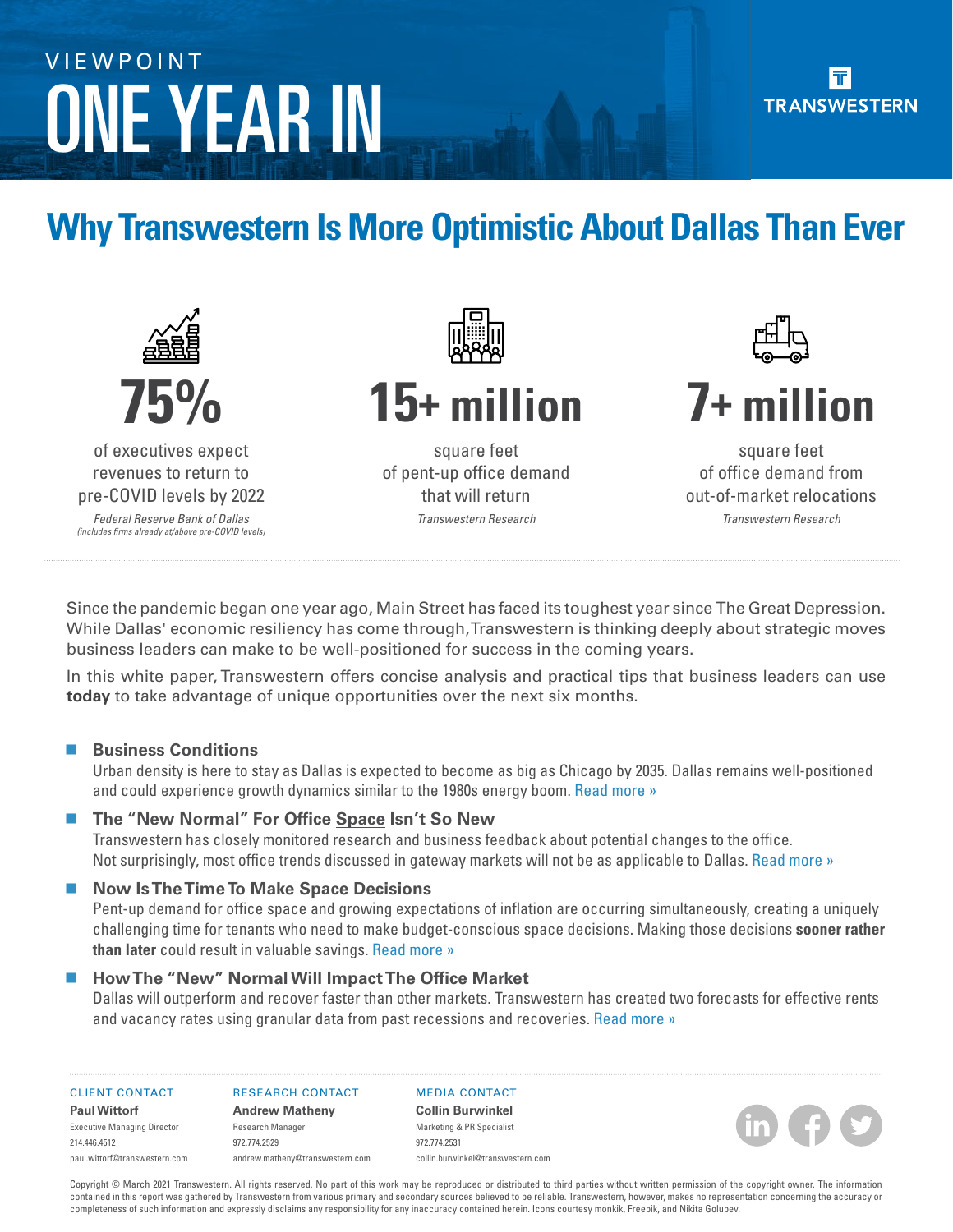# <span id="page-1-0"></span>Business Conditions **A Fresh Perspective**

As [many peers have stated](https://insights.transwestern.com/index.php/2020/12/10/market-mystery-why-dfw-presents-a-strong-case-for-quick-recovery/) over the last 12 months, Dallas remains well-positioned to recover from this downturn. Day-to-day conversations with business leaders are saturated with cautious optimism that the region will write another great comeback story and grow to new heights, as it did 10 years ago after the greatest financial crisis and recession in decades.

Instead of rehashing the same growth story witnessed first-hand over the last 10 years, Transwestern is considering how the pandemic may have altered Dallas' trajectory over the next 10 years and beyond.

- **Dallas-Fort Worth will be as big as Chicago by 2035** DFW will be home to more than **10.1 million people** compared to Chicago's 10.0 million according to latest forecasts from the Texas state demographer and regional planning agencies.
- **Urban life is here to stay**

Dallas' most walkable districts are also car-friendly, allowing the city to quickly pivot to new norms during and after COVID. One little known fact is that the M-LINE Trolley's ridership was **up 2% in 2020** despite the pandemic, signaling that attitudes toward urban life have not changed in Dallas' densest neighborhoods.

- **Dallas will build upward, not just outward** Escalating land and development costs will continue shifting the development pipeline away from low-rise and mid-rise construction. As a result, high-rise development in the Uptown, Arts District, Deep Ellum, Knox District, and Oak Lawn/Turtle Creek neighborhoods will continue transforming the Dallas skyline. A dozen new towers are already under construction and **more than two dozen** are in the pipeline.
- Legacy/Frisco is DFW's third central business district The Dallas North Tollway will remain the top destination for relocating companies due to its accessibility to a rapidly growing white collar workforce. As land becomes scarce and low-rise construction becomes difficult to underwrite, office buildings will likely become more vertical. In the long run, these former suburbs could employ as many people as the Dallas urban core.

 **Flexible work schedules will improve commute times** Many employees plan to spend 10-40% of work hours at home

### **Historical Perspective**

Robert Duncan, the Chairman and Founder of Transwestern, shared these thoughts with *The Dallas Morning News* during the 1981 recession. The vision of Dallas presented here is just as true 40 years later.

### **Transwestern Property** takes aggressive stance

| address spe-<br>Transwestern<br>Transwestern Property Com-<br>el like we've<br>pany will start<br>pany will start 1,000,000 square<br>ek and that we<br>feet of office s<br>feet of office space in Dallas this fill specific de-<br>$year - an axis$<br>year - an aggressive stance for<br>any developer<br>any developer but especially for ory office de-<br>this investmen<br>this investment building firm ider construc-<br>which took its<br>which took its first breath of life hast corner of<br>in early 1978.<br>for example.<br>Why this opt<br>in early 1978.<br>other fine<br>environment cl<br>Why this optimistic surge in an<br>es, our build-<br>economic rect<br>environment characterized by an<br>iting architec-<br>nancial marketi<br>economic recession, unruly fi-<br>t location and<br>be a soft office<br>nancial markets and what could<br>can think of.<br>"Because the<br>be a soft office building market?<br>arative advan-<br>still be very eff<br>"Because the right product can<br>it tracking this<br>in Dallas, Texas<br>still be very effectively marketed<br>building, we<br>ert Duncan,<br>in Dallas, Texas," answered Rob-<br>uality space in<br>Houston-based<br>trong current |
|--------------------------------------------------------------------------------------------------------------------------------------------------------------------------------------------------------------------------------------------------------------------------------------------------------------------------------------------------------------------------------------------------------------------------------------------------------------------------------------------------------------------------------------------------------------------------------------------------------------------------------------------------------------------------------------------------------------------------------------------------------------------------------------------------------------------------------------------------------------------------------------------------------------------------------------------------------------------------------------------------------------------------------------------------------------------------------------------------------------------------------------------------------------------------------------------------------------------------|
| ert Duncan, president of the<br>firm.<br>If some of the<br>development<br>"First of all, I<br>Houston-based                                                                                                                                                                                                                                                                                                                                                                                                                                                                                                                                                                                                                                                                                                                                                                                                                                                                                                                                                                                                                                                                                                              |
| health economi<br>firm.<br>w Transwest-<br>quire a good<br>"First of all, Dallas is in robust<br>fact, I think Dal<br>ce tower on<br>health economically and will re-<br>could<br>as a major urba<br>quire a good deal of space. In<br>Duncan<br>now emergin<br>fact, I think Dallas' real strengths<br>at the Brook-<br>with its matri<br>as a major urban center are just<br>mmons Free-<br>could have the<br>now emerging. This community,<br>ferdeveloped.<br>potential of any<br>try, including Hi with its matrix of desirables,<br>and centrally<br>light shot to<br>"Secondly, i could have the greatest growth<br>area is a natu-<br>economic slow potential of any city in the coun-<br>porate head-<br>ally soft market try, including Houston.<br>sell. I think the                                                                                                                                                                                                                                                                                                                                                                                                                                          |

*Source: NewsBank/Dallas Morning News*

while schedules at the office become more flexible. This will likely shorten rush hour commutes and accommodate more growth on existing infrastructure. Urban locations could become more accessible to the rapidly growing suburban workforce, spurring future waves of densification.

 **"Inflation" may re-enter our national vocabulary, but Dallas will outperform** Dallas will likely see above-average job growth as it did after The Great Recession. If corporate relocations accelerate, Dallas real estate could experience similar growth dynamics as the energy boom of the '70s and '80s. The region's exceptional industry diversity and modest levels of office construction will make growth more sustainable, decreasing the probability of experiencing another bust as Dallas did in the late 1980s.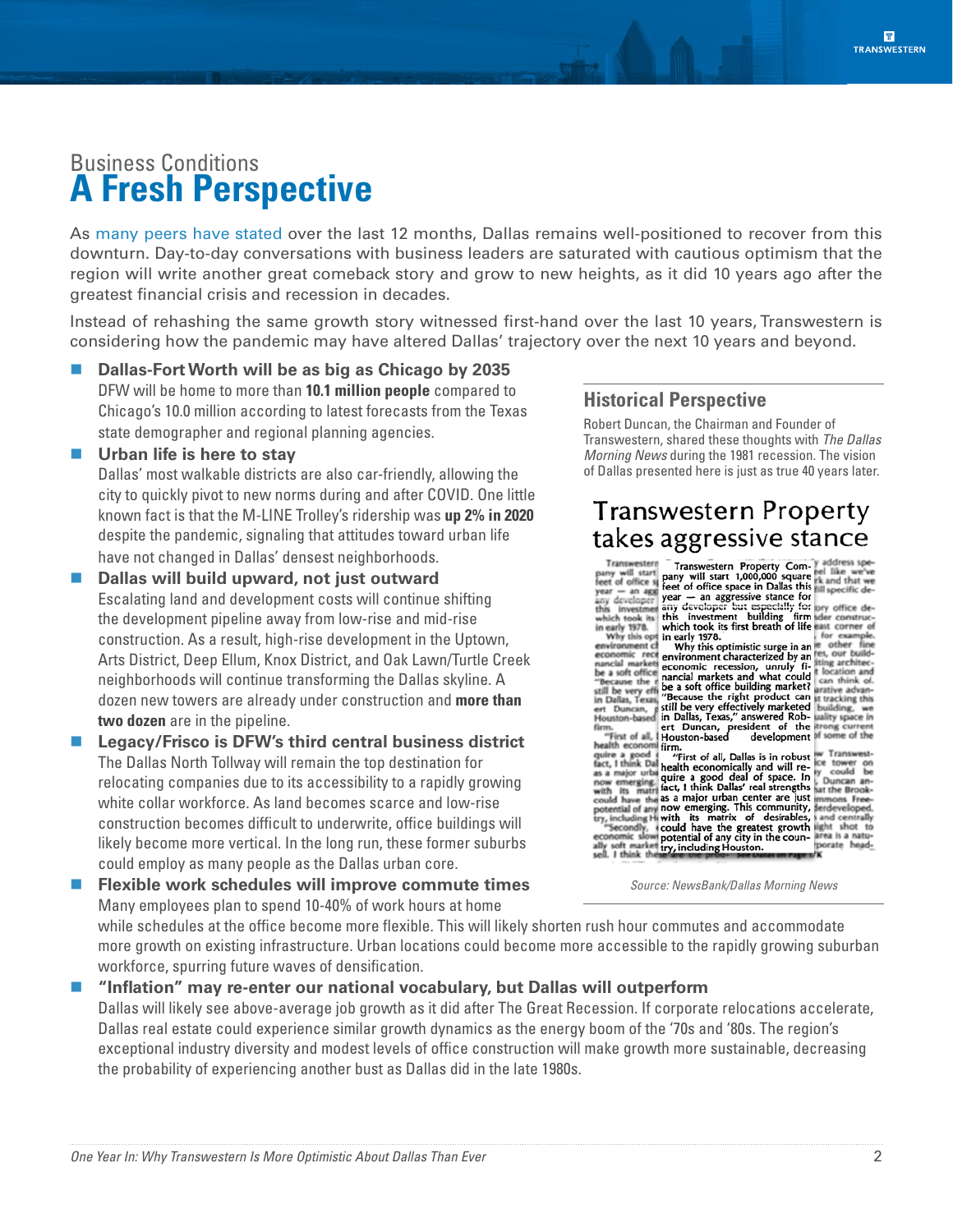# <span id="page-2-0"></span>Tenant Perspectives **The 'New Normal' For Office Space Isn't New**

Since the first week of lockdowns in early March 2020, speculation has been rampant about how office will change in the "new normal."

After factoring in unique aspects of the Dallas market—and more importantly, reading surveys closely to ensure they are correctly interpreted—Transwestern believes the mainstream narrative around office space will be most applicable to gateway markets. Sunbelt markets such as Dallas will likely outperform national trends for several reasons:

- **Dallas did not densify as much as gateway markets.** Floorplans approached 7-8 employees per 1,000 SF in ultra-dense markets, but densification was significantly less intense in Dallas. The simplest explanation is that Dallas is a car-oriented city, so office density is constrained by parking that can only support 4 or 5 employees per 1,000 SF.
- **Most employees want flexibility, not an either/or choice between home or the office.** Surveys indicate most employees want to come back to the office with a hybrid work schedule that allows them to work from home 10-40% of the week, whether through 1-2 full days, partial days, or some combination of the two.
- **Employees have realistic expectations.** Employees are candid when asked about their "ideal" or "preferred" workplace environments. When asked what they expect employers to *actually change*, the vast majority offer practical and easy-to-achieve solutions.
- **Most employees want cultural changes, not physical changes to floorplans.** In fact, the *only* three items that received majority support in Gensler's *[U.S. Work From Home Survey](http://gensler.com/research-insight/blog/insights-from-genslers-u-s-work-from-home-survey-2020)* were "stricter policies against coming in sick," "increased opportunities to work from home," and "increased office cleaning." These are operational changes requiring no modifications to space. Employees who desired physical changes were mostly located in 'totally open' floorplans or had shared desk arrangements, which are present in Dallas but not common.

### *The bottom line: Most change will not occur to the work place, but in the workplace as flexibility and collaboration become more common.*

At the same time, qualitative improvements *cannot* be overlooked. "Comfort" is consistently the main reason employees want to continue working from home long-term, yet "comfort" rarely influenced office finish-out before the pandemic. This is an area where most small and mid-size office users can make a little investment go a long way with targeted improvements to shared spaces and spartan break rooms.

### *The good news: Leaders of closely held businesses have a unique advantage by maintaining a direct connection with the people they lead every day.*

*Fortune 500* companies are hiring teams of consultants to make sense of conflicting opinions of thousands of employees across sprawling real estate portfolios. Local business leaders can directly ask employees, or better yet, empower their respected colleagues to figure out what changes would have the greatest impact on employee experience and productivity. This level of ownership and transparency will also increase confidence that leadership's later plans to return to the office are guided by a desire to return to a better workplace and a better work culture.

More insight and perspective can be found in Transwestern's recent posts:

- [6 Strategies to Make A Long-Term Decision in an Uncertain Market](https://insights.transwestern.com/index.php/2020/09/15/6-strategies-to-make-a-long-term-real-estate-decision-in-an-uncertain-market/)
- [The 'New Normal' For Office Space is More Familiar Than We Think](https://insights.transwestern.com/index.php/2020/12/03/the-new-normal-for-office-space-is-more-familiar-than-we-think/)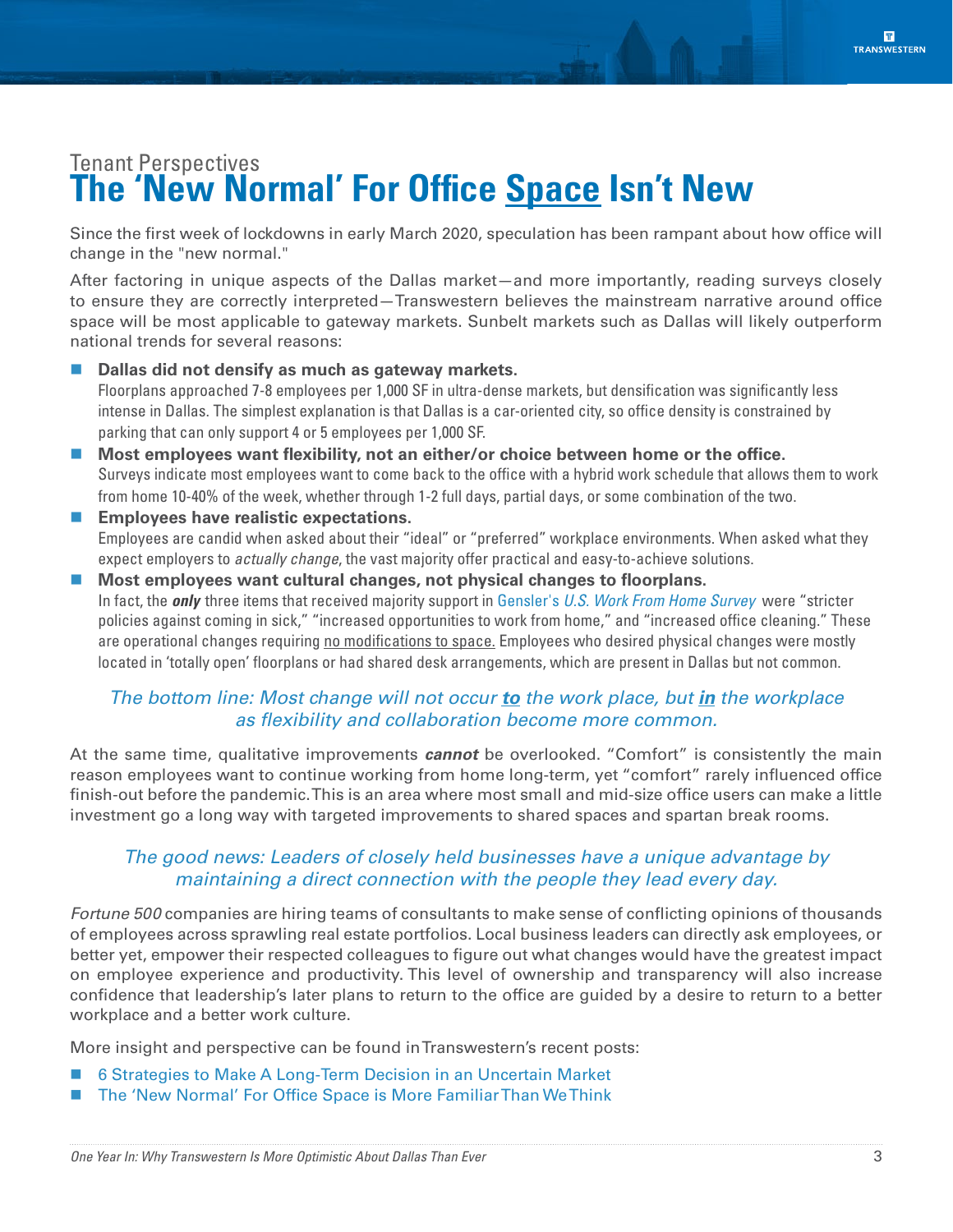# <span id="page-3-0"></span>Tenant Perspectives **Navigating Through The Next 12-24 Months**

As a general rule, the business cycle determines the relative bargaining power between tenants and landlords in lease negotiations. When the economy booms and many businesses expand, multiple tenants compete for space and landlords tend to have more bargaining power. When the economy contracts, demand for office softens and more sublease space becomes available, shifting bargaining power back in tenants' favor. This give-and-take is how many companies make brand-enhancing space decisions during a downturn while simultaneously realizing cost savings and productivity gains.

The unprecedented nature of the pandemic and the historic fiscal and monetary response will likely create unusual features for this recovery. Transwestern believes these factors may lead to a relatively shorter period for businesses to take advantage of cost savings relative to past experience:

### **Supply and demand factors differ significantly from past recessions**

- **The Transwestern estimates 12-15 million SF of pent-up office demand** will rematerialize when expectations about vaccine distribution solidify and revenues improve for most businesses by Q4 2021.
- **PPP** loans brought needed relief, but also ensured landlords could maintain rent collections at higher levels compared to a typical recession.
- Tenants usually gain bargaining power when new buildings deliver during a recession with little pre-leasing. Prior to the pandemic, developers were more cautious with speculative development.

These factors indicate that an abnormally high number of tenants will be in the market during this recovery. As landlords enter more negotiations and gain confidence in the market's strength, they will likely begin winding down concessions. Transwestern believes this could begin in as soon as **4-6 months** and perhaps sooner in well-positioned properties with low vacancy.

### *Business leaders can stay ahead of the curve by acting on space needs now, not in late 2021/early 2022 when many will be acting on them.*

### **Recovery and inflation**

Recent capital market moves suggest expectations for inflation may be building. While it is difficult to distinguish optimism for recovery (higher economic growth) from fears of inflation (higher price growth), Transwestern believes the Dallas office market will likely outperform in either case:

- Dallas will likely recover sooner than metros that experienced greater business failure and/or have less friendly business climates, allowing demand for office to recover sooner in Dallas.
- If the Fed prioritizes labor market recovery over inflation control, monetary policy could lead Dallas into an expansion cycle while *national* employment is still recovering.
- Corporate relocations could accelerate, as lagging recovery or above-average inflation would make Dallas' business climate more attractive to companies in high-cost markets.
- Office rents are sensitive to inflation as the real return for office investments is diluted. Investors will look to bring real returns in-line with actual (or expected) inflation by increasing rents more rapidly and/or reducing concessions.

### *The likelihood for Dallas to outperform while pent-up demand for office returns underscores the unique opportunity for businesses to achieve cost savings in 2021.*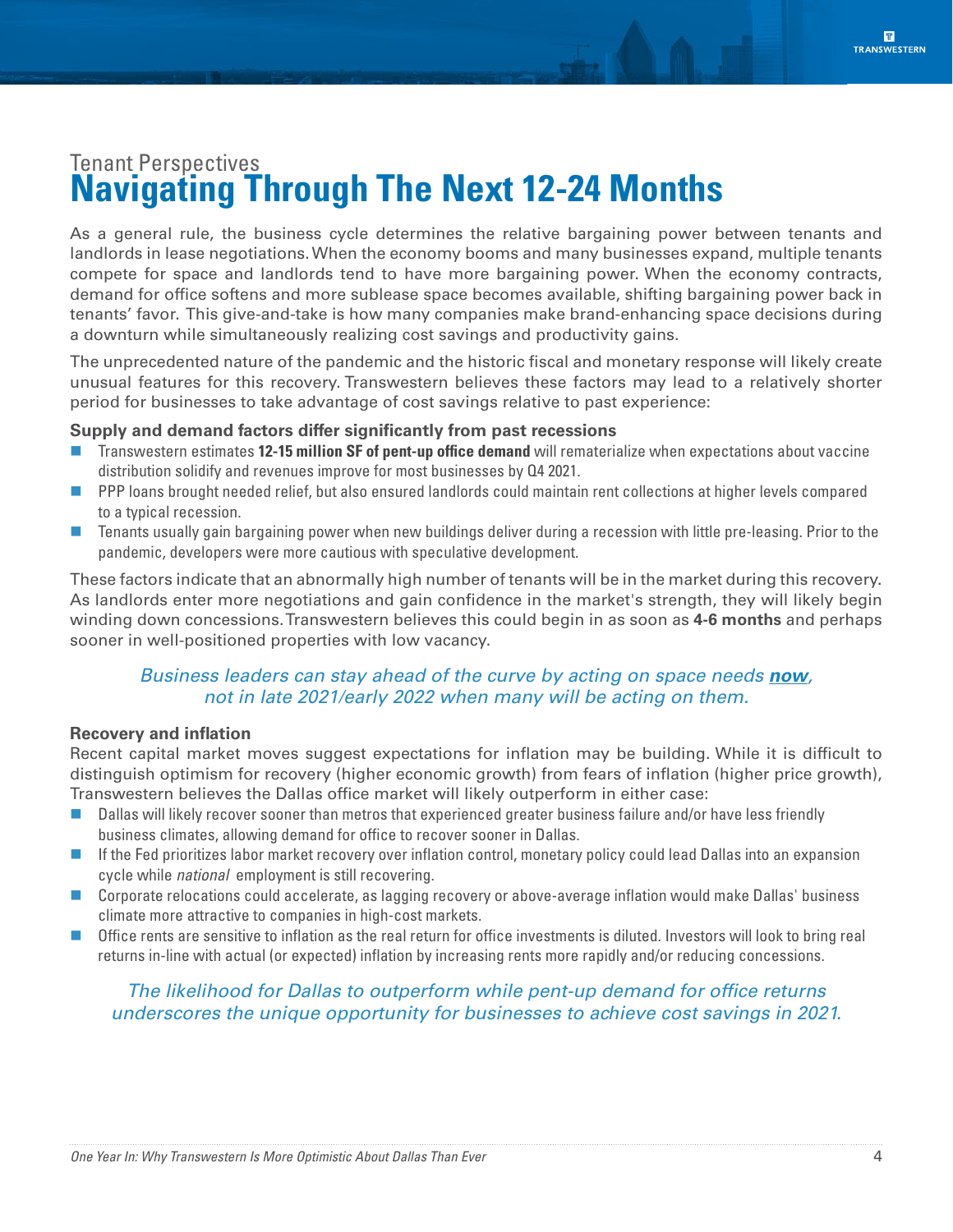# <span id="page-4-0"></span>Landlord Perspectives **The "New Normal" For Office And When It Arrives**

While the future of office is more hotly debated in gateway markets, sunbelt markets like Dallas have fundamentally different demand drivers and relationships with density. As a result, Transwestern expects sunbelt markets to outperform national trends.

In a typical downturn, researchers in commercial real estate generate short-term forecasts for the office market by using prevailing trends of office density to correlate job loss and recovery with negative and positive net absorption, respectively. So far, forecasting has been challenged by the pandemic, timing of vaccine distribution, and uncertainty around the long-term effects of the unprecedented levels of fiscal, monetary, and regulatory intervention by governments at all levels. Potential shifts in office density also make rule-of-thumb assumptions about job changes and office absorption less reliable.

### *The good news: we know more than we think.*

### **Perspective on "pre-COVID levels" is important.**

Forecasts of "return to pre-COVID levels by 2025" are often discussed with an uncertain tone, but this lacks context that pre-COVID indicators were outperforming in Dallas after a decade-long expansion cycle. With office activity expected to resume by late 2021, a return to normal by 2025 is the equivalent of **closing a 10-year gap in just 4 years**. This should lead to optimism, not pessimism.

- **The net impact to office demand will not be as extreme as some have predicted.** A [July report by the Atlanta Fed](https://www.frbatlanta.org/blogs/macroblog/2020/07/10/covid-wont-kill-demand-for-office-space.aspx) indicated the bottom-line change to office footprints will likely be marginal (–2.8% to +0.4%). A more recent survey of executives by the Dallas Fed showed **75% expect no permanent change to office footprints** following COVID, while 5% expect an increase. 20% expect a decrease, but this follows pre-pandemic trends of companies moving to denser floorplans for efficiencies and cost savings.
- **Changes will not happen overnight but will be accelerated through pent-up demand.** Understanding when and how much pent-up demand returns is critical to understanding how quickly post-COVID changes to space impact office market absorption and vacancy. Transwestern's lease database shows most businesses signed 12- to 36-month extensions at the beginning of the pandemic, which gives the office market a period of several years to work through these changes while the economy picks up steam to return to full employment.

### **Many forecasts do not account for inflation.**

Effective rents in office properties are sensitive to inflation as investors want to maintain real rates of return. Examples include pension funds where inflation impacts forecasts of future retirement needs or public REITs that seek to maintain a dividend yield that remains competitive with other investment types.

### *The missing piece of the puzzle: quality datasets that ground forecasts in reality*

Transwestern is in a unique position to forecast these trends given the large volume of transactional data produced and analyzed in the company's day-to-day business. In the Dallas market alone, Transwestern's resources encompass databases tracking office tenants that occupy 153 MSF, 12,000+ lease transactions spanning more than 20 years, and high frequency data monitoring 9+ MSF of sublease space at the suite level. Granular data at this scale can be mined to provide deep insight into how the Dallas office market behaved during and after the 2001, 2007, and 2020 recessions.

With all these resources, Transwestern has produced two forecast scenarios for the Dallas office market:

- A **Baseline** scenario representing Transwestern's current expectations based on available data, research, and on-theground intel.
- A **Downside** scenario that takes a more conservative view about the timing of Fed policy against inflation, the length of economic recovery, and how much work-from-home impacts office demand.